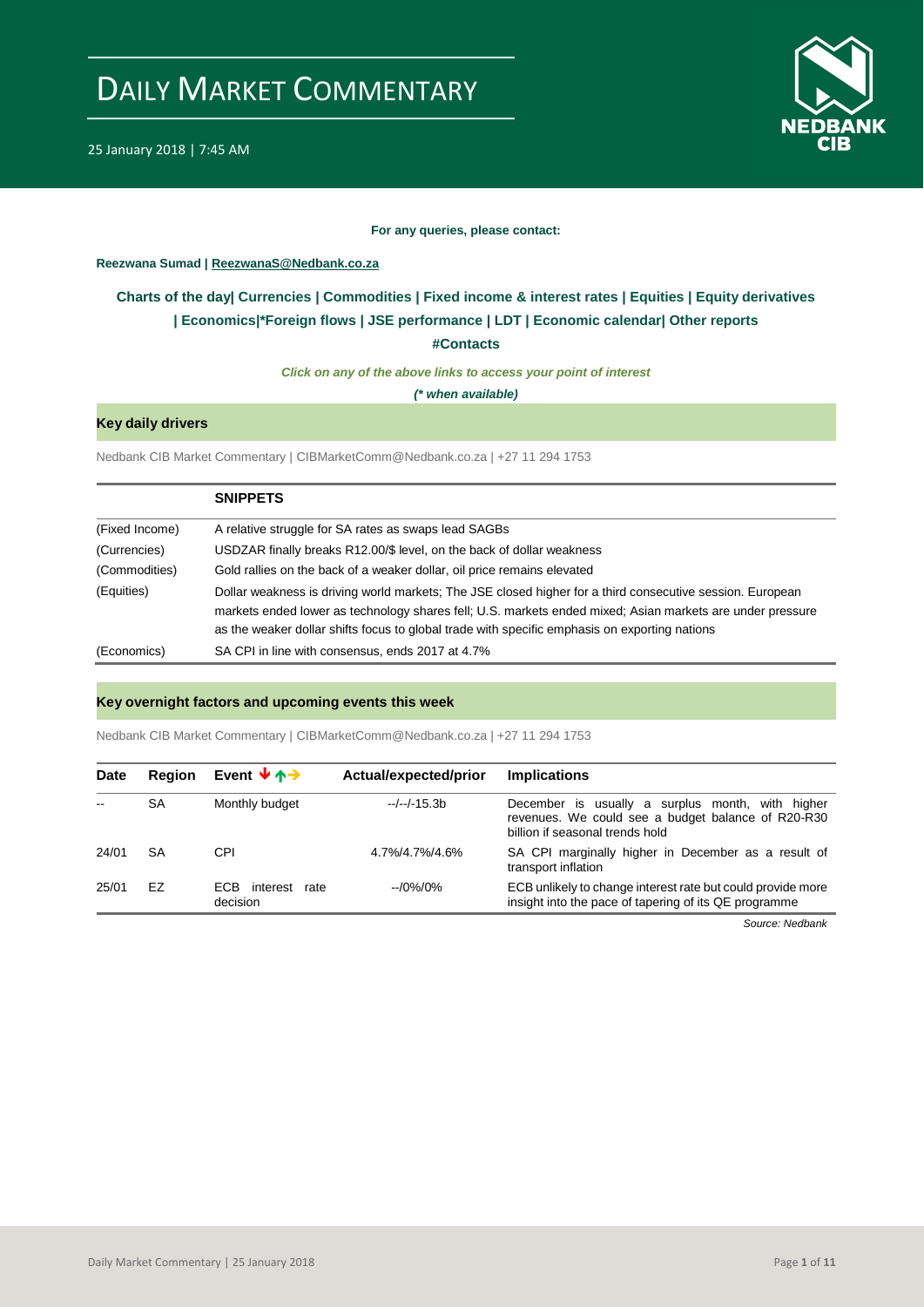

## <span id="page-1-0"></span>**Fixed income and interest rates [back to top](#page-0-0) back to top**

Bond flow sales |+2711 535 4021 | Corporate Money Markets | +2711 535 4007 | Business Bank Money Markets | +2711 535 4006

|                                 |                   | Δ              | Δ                | Δ          | <b>Month</b> |
|---------------------------------|-------------------|----------------|------------------|------------|--------------|
| <b>Bonds</b>                    | <b>Last price</b> | 1 <sub>d</sub> | <b>MTD</b>       | <b>YTD</b> | trend        |
|                                 | $\%$              | bps            | bps              | bps        |              |
| R204-0.9 yrs                    | 6.93              | $-0.75$        | $-13.35$         | $-13.35$   | ⊕            |
| R208-3.2 yrs                    | 7.25              | $-0.95$        | $-31.35$         | $-31.35$   | ⊕            |
| R186-8.9 yrs                    | 8.34              | $-0.95$        | $-25.25$         | $-25.25$   | ⊕            |
| R2048-30.1 yrs                  | 9.44              | $-0.55$        | $-27.35$         | $-27.35$   | ⊕            |
| <b>US 10 yr</b>                 | 2.64              | $-0.92$        | 23.20            | 23.20      | ⇑            |
| <b>UK 10 yr</b>                 | 1.41              | 5.40           | 21.70            | 21.70      | ⇑            |
| German 10 yr                    | 0.59              | 2.70           | 16.10            | 16.10      | 合            |
| Japan 10 yr                     | 0.08              | 0.00           | 3.60             | 3.60       | ♠            |
|                                 |                   | Δ              | Δ                | Δ          | <b>Month</b> |
| <b>Money Market</b>             | <b>Last price</b> | 1 <sub>d</sub> | <b>MTD</b>       | <b>YTD</b> | trend        |
|                                 | %                 | bps            | bps              | bps        |              |
| SA repo rate                    | 6.75              | 0.00           | 0.00             | 0.00       | ⇛            |
| SA prime rate                   | 10.25             | 0.00           | 0.00             | 0.00       | ⇛            |
| SA CPI (MTD = previous month)   | 4.70              |                | 10.00            |            | ⇑            |
| SA 3m JIBAR                     | 7.14              | 0.00           | $-1.60$          | $-1.60$    | ⊕            |
| SA 3m NCD                       | 7.15              | 0.00           | 0.00             | 0.00       | ⇛            |
| SA 6m NCD                       | 7.60              | 2.50           | 0.00             | 0.00       | ⇛            |
| SA 12m NCD                      | 7.93              | 5.00           | 2.50             | 2.50       | ⇑            |
| US 3m LIBOR                     | 1.75              | 0.73           | 5.82             | 5.82       | ⇑            |
| UK 3m LIBOR                     | 0.53              | 0.22           | 0.65             | 0.65       | ⇑            |
| Japan 3m LIBOR                  | $-0.04$           | $-0.50$        | $-1.62$          | $-1.62$    | ⊕            |
| Source: Bloomberg & Nedbank CIB | Time              |                | 2018/01/25 07:21 |            |              |

|                                  |            | Δ              | Δ          | Δ          | <b>Month</b> |
|----------------------------------|------------|----------------|------------|------------|--------------|
| <b>FRAs and Swaps</b>            | Last price | 1 <sub>d</sub> | <b>MTD</b> | <b>YTD</b> | trend        |
|                                  | %          | bps            | bps        | bps        |              |
| 3X6 FRA                          | 6.96       | 0.50           | 6.50       | 6.50       | ⇑            |
| 6X9 FRA                          | 6.86       | 0.00           | 4.00       | 4.00       | ⇑            |
| 9X12 FRA                         | 6.73       | $-1.00$        | $-6.00$    | $-6.00$    | ⇩            |
| <b>18X21 FRA</b>                 | 6.93       | 0.00           | $-5.00$    | $-5.00$    | ⊕            |
| SA 2yr Swap                      | 6.90       | 0.15           | $-3.37$    | $-3.37$    | ⊕            |
| SA 3yr Swap                      | 7.02       | 0.15           | $-3.19$    | $-3.19$    | ₽            |
| SA 5yr Sw ap                     | 7.25       | $-4.00$        | $-8.00$    | $-8.00$    | ⊕            |
| SA 10yr Swap                     | 7.78       | $-4.00$        | $-14.50$   | $-14.50$   | ⊕            |
| SA 15yr Swap                     | 8.05       | 0.50           | $-11.00$   | $-11.00$   | ⊕            |
|                                  |            | Δ              | Δ          | Δ          | <b>Month</b> |
| <b>Spreads</b>                   | Last price | 1 <sub>d</sub> | <b>MTD</b> | <b>YTD</b> | trend        |
|                                  | %          | bps            | bps        | bps        |              |
| 2v10v                            | $-0.88$    | 4.15           | 11.13      | 11.13      | ⇑            |
| 3v10v                            | $-0.76$    | 4.15           | 11.31      | 11.31      | ⇑            |
| R186-R204                        | 1.41       | $-0.20$        | $-11.90$   | $-11.90$   | ⊕            |
| R2048-R186                       | 1.10       | 0.40           | $-2.10$    | $-2.10$    | ⊕            |
| 5y-R186                          | $-1.09$    | $-3.05$        | 17.25      | 17.25      | ⇑            |
|                                  |            |                | 10.75      | 10.75      | ⇑            |
| 10y-R186                         | $-0.56$    | $-3.05$        |            |            |              |
| 15y-R186                         | $-0.29$    | 1.45           | 14.25      | 14.25      | ⇑            |
| SA 5yr CDS spread - basis points | 144.50     | 0.00           | $-12.50$   | $-12.50$   | ⊕            |

 A weaker USD across the board gives rates a bid and SAGBs strengthen to open. Global factors driving us this week and will continue to do so until SONA and, more importantly, the budget.





*Source: Bloomberg, Nedbank*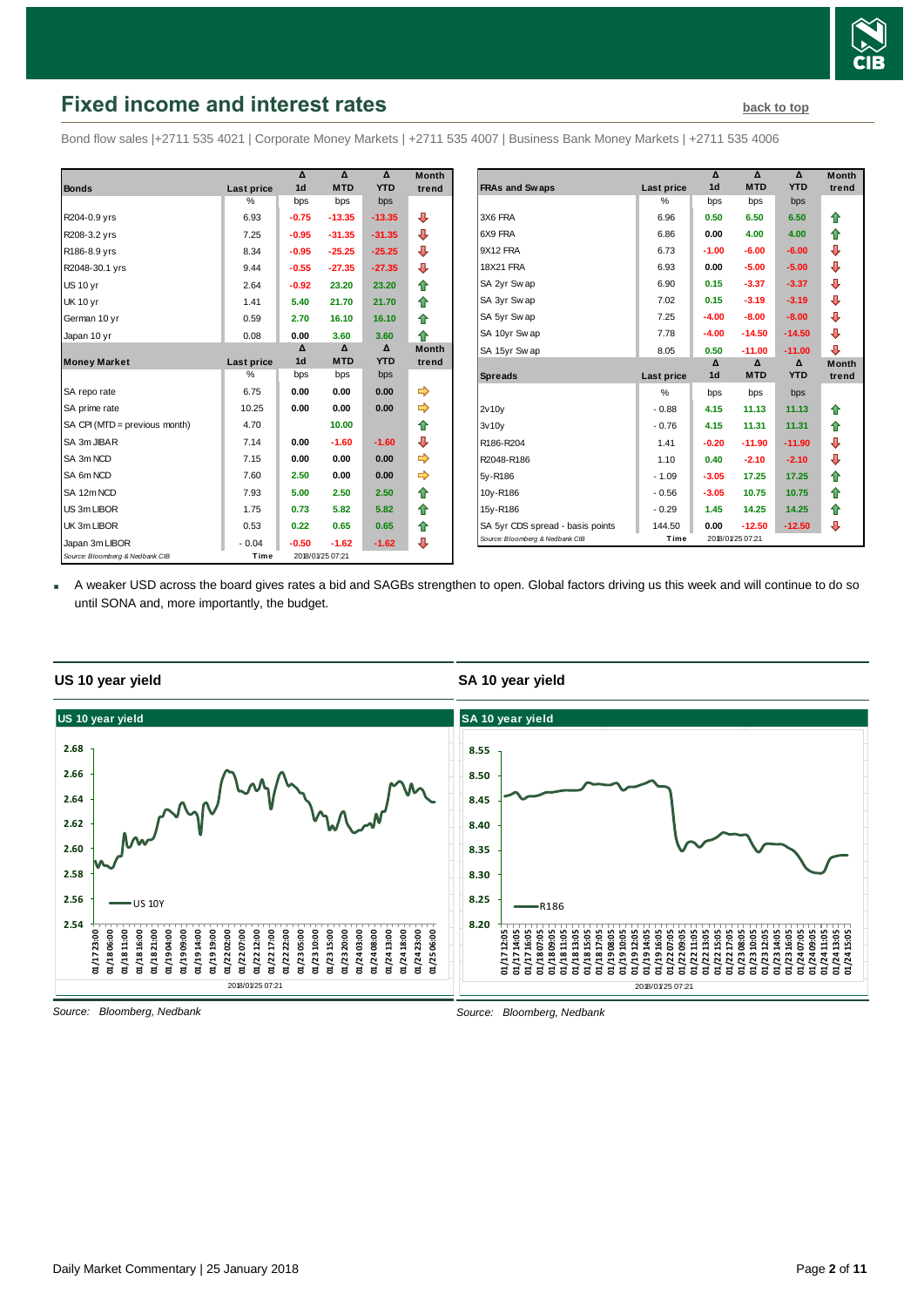

## <span id="page-2-0"></span>**Currencies [back to top](#page-0-0)**

Business Banking FX | +27 11 535 4003 | Corporate FX | +2711 535 4002 | Institutional FX | +2711 535 4005

- The rand opened the session trading at 12.0300. Over the last few sessions the rand continued to strengthen and it seemed only a matter of time before we tested the 12.0000 level. This stood true, as during the morning the rand finally broke the 12.000 handle on a generally weaker dollar. Stops were triggered through 11.97/12.00 and the Rand managed to reach a low of 11.9275. The rest of the day things eased up and we basically traded in a 11.94-11.9900 range, closing the local session around 11.9500.New York traded lower testing the 11.85 level, closing around 11.8750. This morning so far a relatively quiet session, range 11.85-11.8950. The market could be getting ahead of itself and would look for some local importer interest this morning, although the dollar remains on the back foot across the board with GBP close to the 1.4300 level this morning and Eur up around 1.2430. Gold also trading stronger which also helps the Rand.
- Local PPI this morning as well as German IFO then ECB meeting and US trade numbers with US leading indicators thrown in for good measure. Range 11.7500-12.0500.

| <b>Majors</b>                                                  | Last price   | $\%$ $\Delta$<br>$-1d$ | $\Delta$<br><b>MTD</b>      | $\Delta_0$<br><b>YTD</b>    | <b>Month</b><br>trend | <b>USD trend</b>    |
|----------------------------------------------------------------|--------------|------------------------|-----------------------------|-----------------------------|-----------------------|---------------------|
| <b>GBPUSD</b>                                                  | 1.43         | 0.66                   | 5.75                        | 5.75                        | ⇑                     | USD weakness        |
| <b>EURUSD</b>                                                  | 1.24         | 0.30                   | 3.53                        | 3.53                        | ⇑                     | USD weakness        |
| <b>USDJPY</b>                                                  | 109.04       | $-0.16$                | $-3.35$                     | $-3.35$                     | ⊕                     | <b>USD</b> weakness |
| <b>USDAUD</b>                                                  | 1.24         | $-0.44$                | $-3.54$                     | $-3.54$                     | ⊕                     | USD weakness        |
| Rand crosses                                                   | Last price   | $\%$ $\Delta$<br>$-1d$ | $\%$ $\Delta$<br><b>MTD</b> | $\% \Delta$<br><b>YTD</b>   | <b>Month</b><br>trend | <b>ZAR</b> trend    |
| <b>USDZAR</b>                                                  | 11.89        | $-0.16$                | $-4.16$                     | $-4.16$                     | ⊕                     | ZAR strength        |
| <b>GBPZAR</b>                                                  | 16.99        | 0.50                   | 1.58                        | 1.58                        | ♠                     | <b>ZAR</b> weakness |
| <b>EURZAR</b>                                                  | 14.77        | 0.13                   | $-0.54$                     | $-0.54$                     | ⊕                     | ZAR strength        |
| <b>AUDZAR</b>                                                  | 9.62         | 0.23                   | $-0.43$                     | $-0.43$                     | ⊕                     | ZAR strength        |
| ZARJPY                                                         | 9.17         | $-0.00$                | 1.56                        | 1.56                        | ♠                     | ZAR strength        |
| <b>African FX</b>                                              | Last price   | $\%$ $\Delta$<br>$-1d$ | $\%$ $\Delta$<br><b>MTD</b> | $\%$ $\Delta$<br><b>YTD</b> | <b>Month</b><br>trend | <b>ZAR</b> trend    |
| ZARMWK (Malaw ian kw acha)                                     | 61.05        | 0.17                   | 4.02                        | 4.02                        | ⇑                     | ZAR strength        |
| ZARBWP (Botsw ana pula)                                        | 0.81         | 0.20                   | 1.71                        | 1.71                        | ⇑                     | ZAR strength        |
| ZARKES (Kenyan shilling)                                       | 8.62         | 0.18                   | 3.23                        | 3.23                        | ⇑                     | ZAR strength        |
| ZARMUR (Mauritian rupee)                                       | 2.74         | $-0.96$                | 0.51                        | 0.51                        | ⇑                     | ZAR strength        |
| ZARNGN (Nigerian naira)                                        | 30.32        | 0.18                   | 4.17                        | 4.17                        | ⇑                     | ZAR strength        |
| ZARGHS (Ghanian cedi)                                          | 0.38         | 0.34                   | 4.54                        | 4.54                        | ♠                     | ZAR strength        |
| ZARZMW (Zambian kw acha)                                       | 0.82         | 0.39                   | 2.28                        | 2.28                        | ⇑                     | ZAR strength        |
| ZARMZN (Mozambican metical)<br>Source: Bloomberg & Nedbank CIB | 5.01<br>Time | 0.19                   | 5.56<br>2018/01/25 07:21    | 5.56                        | ⇑                     | ZAR strength        |

*\*Please note that the sign on the % change reflects the change on the headline number. The narrative indicates the trend direction over the month. For trade in any of these currencies, contact our FX dealing desks*

#### **USDZAR**



*Source: Bloomberg, Nedbank*

#### **EUR/USD**



*Source: Bloomberg, Nedbank*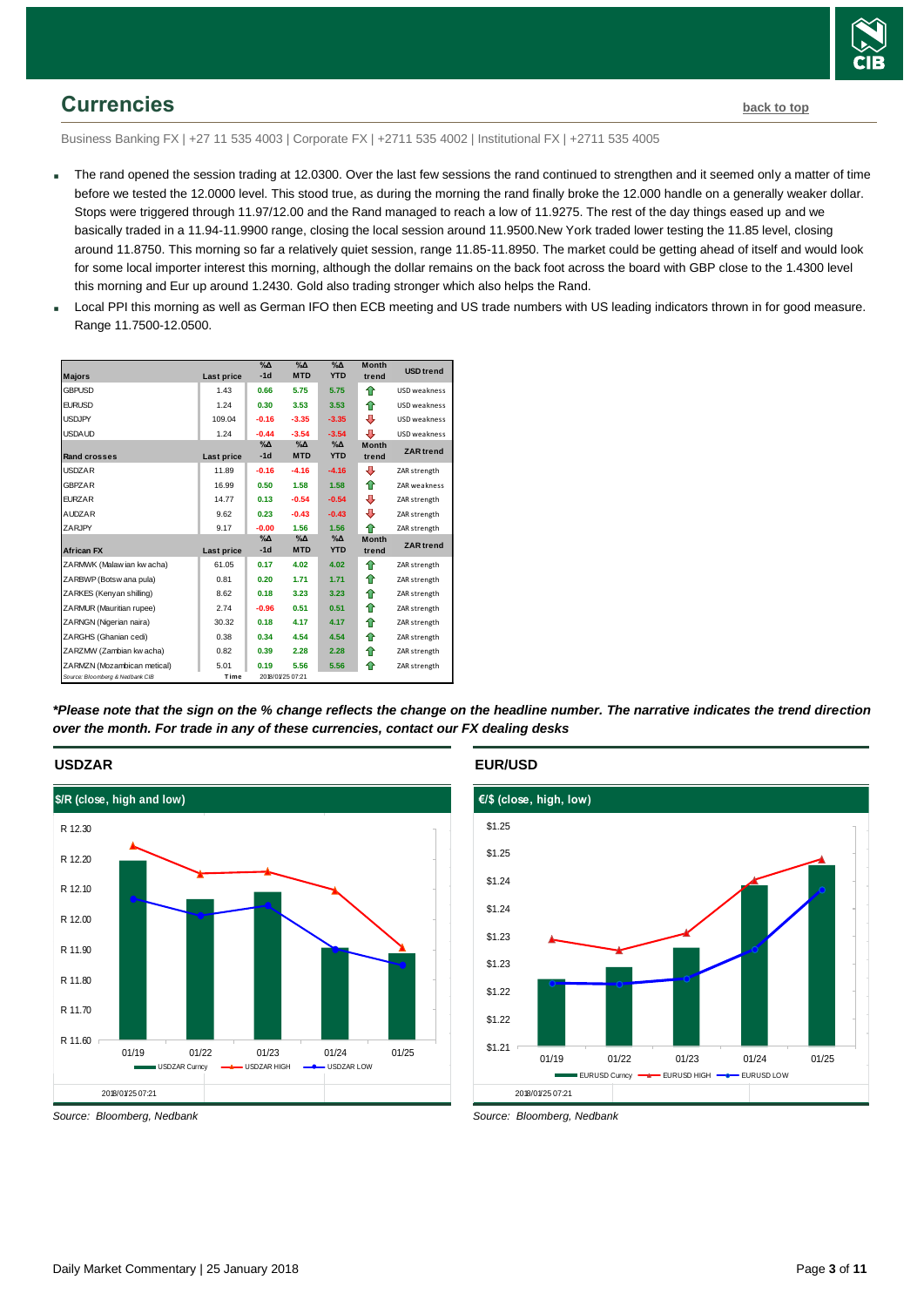

## <span id="page-3-0"></span>**Commodities [back to top](#page-0-0)**

Nedbank CIB Market Commentary | CIBMarketComm@Nedbank.co.za | +27 11 294 1753| +27 11 535 4038

- Gold prices gained after an initial small gain in the dollar index was reversed, U.S. Treasury Secretary Steven Mnuchin endorsed the currency's decline as benefiting the American economy. Gold is trading near the highest in more than 17 months. Silver -0.5% to \$17.4735/oz, Platinum -0.1% to \$1,014.97/oz, Palladium flat at \$1,110.71/oz. Nickel, zinc extend advance to multi-year highs as dollar softens after slump Wednesday that drove LMEX index to best mark in 5 years.
- Oil prices hit their highest level since December 2014, lifted by a weak dollar and a 10th straight week of declines in U.S. crude inventories. U.S. crude inventories fell 1.1 million barrels in the week to Jan. 19, to 411.58 million barrels EIA data showed.

*Source: Bloomberg*

| <b>Commodities</b>              | Last price | $\%$ $\Delta$<br>$-1d$ | $\%$ $\Delta$<br><b>MTD</b> | $\%$ $\Delta$<br><b>YTD</b> | <b>Month</b><br>trend |
|---------------------------------|------------|------------------------|-----------------------------|-----------------------------|-----------------------|
| Brent near future (\$)          | 70.96      | 0.61                   | 6.12                        | 6.12                        | ⇑                     |
| WTI crude (\$)                  | 66.27      | 1.01                   | 9.68                        | 9.68                        | ⇑                     |
| Gold spot (\$)                  | 1 363.39   | 0.70                   | 4.65                        | 4.65                        | ⇑                     |
| Platinum spot (\$)              | 1 020.58   | 0.79                   | 9.95                        | 9.95                        | 11                    |
| SA w hite maize spot (R)        | 1864.00    | $-0.85$                | $-1.89$                     | $-1.89$                     |                       |
| Source: Bloomberg & Nedbank CIB | Time       |                        | 2018/01/25 07:21            |                             |                       |

### **SA white maize**



*Source: Bloomberg, Nedbank*

#### **Brent Crude vs West Texas Intermediate**



*Source: Bloomberg, Nedbank*

#### **Platinum vs Gold**



*Source: Bloomberg, Nedbank*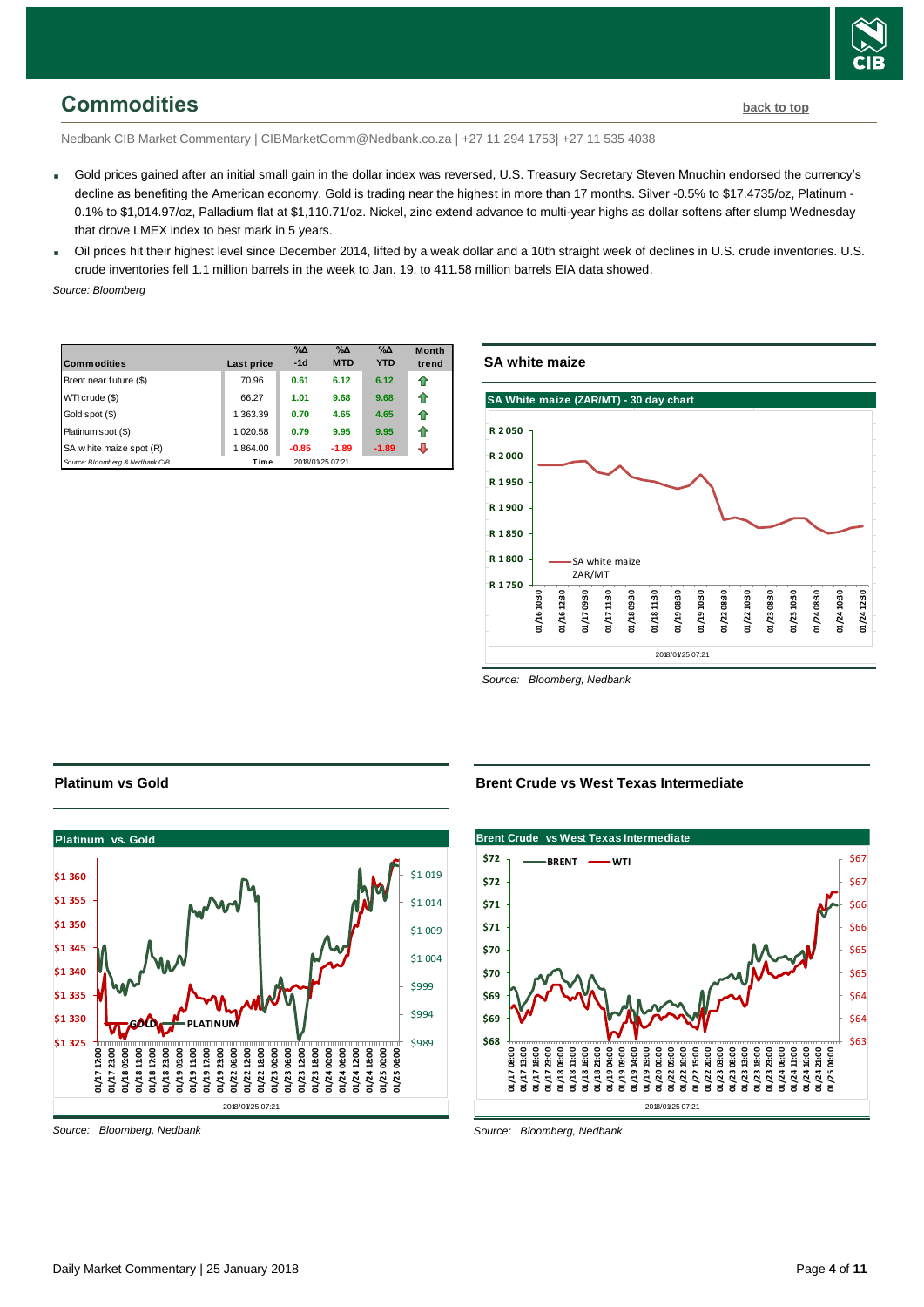

## <span id="page-4-0"></span>**Equities [back to top](#page-0-0)**

Cash equities | +2711 535 4030/31

#### **South Africa**

 The JSE closed higher for third consecutive session with the Top40 up a tenth of a percent at 54,575.94 and the All Share gaining a quarter of a percent at 61,623.13. Rand strength continued with the local currency trading below R12.00 to the dollar. Industrials outperformed despite Naspers losing over a percent. Anglogold Ashanti and Goldfields led gains in the mining sector both gaining over 3%. MTN was downgraded by a broker to a sell, the share lost over 2%. Value traded was R25bn.

#### **UK/Europe**

 European markets posted extensive losses as the weaker dollar led to strength in local currencies which weighed on exporters. The FTSE and DAX both dropped over a percent while the CAC lost 7 tenths of a percent. Technology shares fell the most in months followed by weaker industrials and utilities. Resource shares were among the only gainers on the day . Today focus will shift to the ECB meeting.

#### **USA**

 A choppy trading session eventually saw U.S. markets end mixed. The DOW gained over a tenth of a percent while the S&P and Nasdaq lost a tenth of a percent and 6 tenths of a percent respectively. Technology shares lagged as chip makers traded lower while communication, energy and financial shares gained. JP Morgan and Goldman Sachs rose 1.25% and 2.15% respectively while Apple Inc. and Intel both lost over a percent.

#### **Asia**

- Asian markets are under pressure as the weaker dollar shifts focus to global trade with specific emphasis on exporting nations. At the time of writing the Nikkei was 9 tenth of a percent lower with the sell off in technology shares gaining momentum.
- The Hang Sent lost 4 tenths of a percent with Tencent down 1.25%. In mainland China the Shanghai Composite dropped 3 tenths of a percent while the ASX fell a quarter of a percent. Gains in basic materials and consumer stocks are limiting losses.

| <b>Developed Markets</b>        | Last price    | $\%$ $\Delta$<br>$-1d$ | $\%$ $\Delta$<br><b>MTD</b> | $\%$ $\Delta$<br><b>YTD</b> | <b>Month</b><br>trend |
|---------------------------------|---------------|------------------------|-----------------------------|-----------------------------|-----------------------|
| Dow Jones                       | 26 252.12     | 0.16                   | 6.20                        | 6.20                        | ⇑                     |
| Nasdag                          | 7415.06       | $-0.61$                | 7.41                        | 7.41                        | ♠                     |
| S&P 500                         | 2837.54       | $-0.06$                | 6.13                        | 6.13                        | ⇑                     |
| DJ Eurostoxx 50                 | 3 643.22      | $-0.79$                | 3.97                        | 3.97                        | ⇑                     |
| <b>DAX</b>                      | 13 4 14 74    | $-1.07$                | 3.85                        | 3.85                        | ⇑                     |
| CAC                             | 5495.16       | $-0.72$                | 3.44                        | 3.44                        | ♠                     |
| <b>FTSE</b>                     | 7 643.43      | $-1.14$                | $-0.58$                     | $-0.58$                     | ⇩                     |
| ASX200                          | 6 050.00      | $-0.08$                | $-0.25$                     | $-0.25$                     | ⊕                     |
| Nikkei 225                      | 23 669.42     | $-1.13$                | 3.97                        | 3.97                        | ⇑                     |
| <b>MSCI World</b>               | 2 2 3 2 . 3 0 | 0.10                   | 6.13                        | 6.13                        | ♠                     |
|                                 |               | $\% \Delta$            | $\% \Delta$                 | $\%$ $\Delta$               | <b>Month</b>          |
| <b>Emerging Markets</b>         | Last price    | $-1d$                  | <b>MTD</b>                  | <b>YTD</b>                  | trend                 |
| Hang Seng                       | 32 821.58     | $-0.42$                | 9.70                        | 9.70                        | ⇑                     |
| Shanghai                        | 3552.79       | $-0.19$                | 7.43                        | 7.43                        | ⇑                     |
| Brazil Bovespa                  | 83 680.00     | 3.72                   | 9.53                        | 9.53                        | ⇑                     |
| India - NSE                     | 36 109.51     | $-0.14$                | 6.03                        | 6.03                        | ♠                     |
| Russia Micex                    | 2 306.99      | 0.35                   | 9.35                        | 9.35                        | ♠                     |
| <b>MSCI Emerging</b>            | 1 258.75      | 0.51                   | 8.66                        | 8.66                        | ♠                     |
|                                 |               | $\% \Delta$            | $\% \Delta$                 | $\%$ $\Delta$               | <b>Month</b>          |
| <b>SA Indices</b>               | Last price    | $-1d$                  | <b>MTD</b>                  | <b>YTD</b>                  | trend                 |
| <b>JSE All Share</b>            | 61 623.13     | 0.24                   | 3.56                        | 3.56                        | ⇑                     |
| Top 40                          | 54 575.94     | 0.10                   | 3.89                        | 3.89                        | ⇑                     |
| Resi 10                         | 38 406.82     | 0.95                   | 5.82                        | 5.82                        | ⇑                     |
| Indi 25                         | 82 294.54     | $-0.43$                | 4.06                        | 4.06                        | ⇑                     |
| Fini 15                         | 18 193.73     | 0.75                   | 1.79                        | 1.79                        | ♠                     |
| Source: Bloomberg & Nedbank CIB | Time          |                        | 2018/01/25 07:21            |                             |                       |

#### **Short-term performance of SA equity indices**



<span id="page-4-1"></span>*Source: Bloomberg, Nedbank*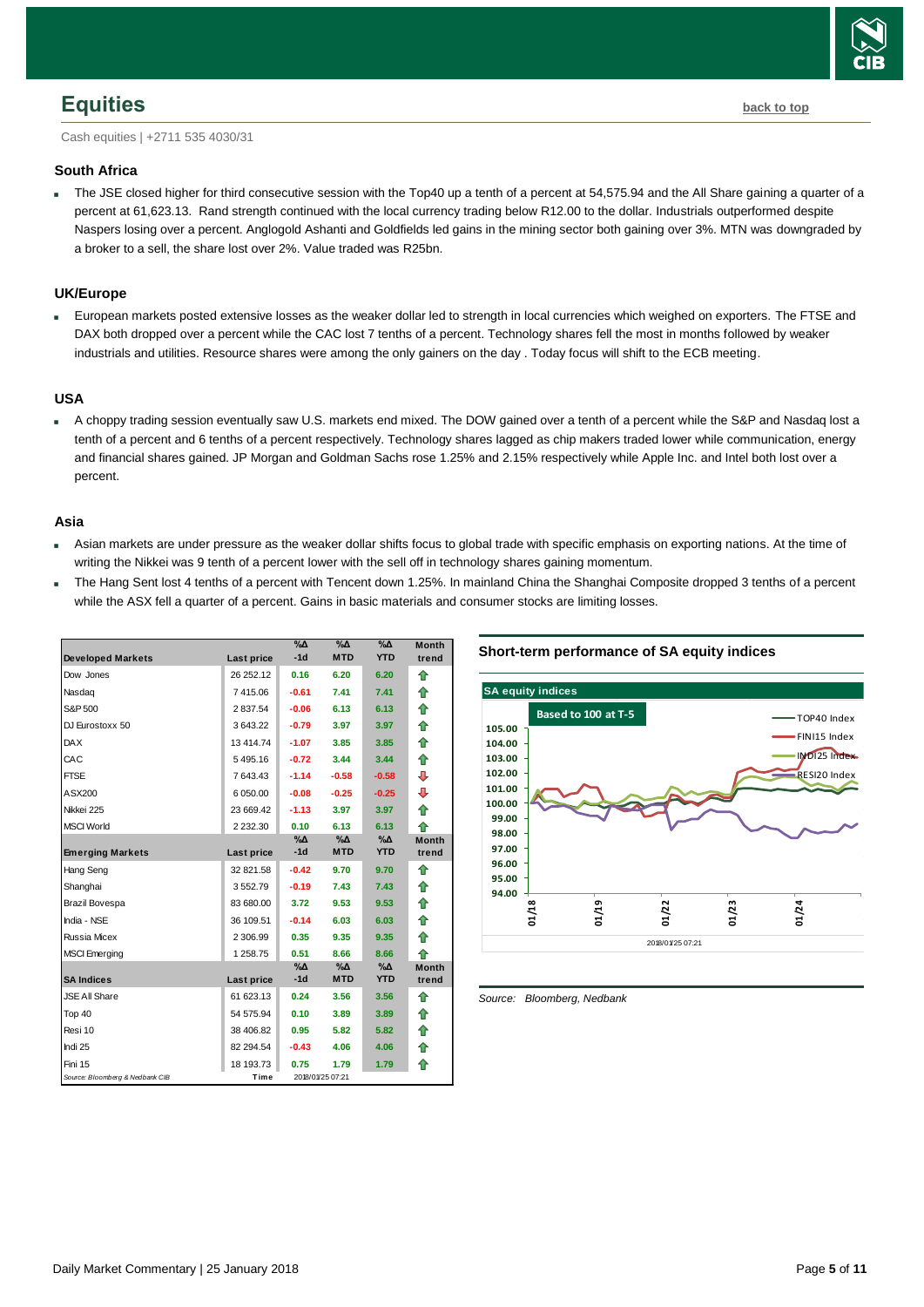# <span id="page-5-0"></span>**Last day to trade back to the contract of the contract of the contract of the contract of the contract of the contract of the contract of the contract of the contract of the contract of the contract of the contract of t**



Susan Correia | [Scorreia@Nedbankcapital.co.za](mailto:Scorreia@Nedbankcapital.co.za) | +27 11 295 8227

| Share code   | Share name                      | Dividend / interest rate  |  |
|--------------|---------------------------------|---------------------------|--|
| 23 Jan 2018  |                                 |                           |  |
| AME          | African media Entertainment Ltd | dividend @ 100cps         |  |
| <b>CLS</b>   | Cicks Group Ltd                 | dividend @ 234cps         |  |
| <b>IMRP5</b> | Im Redeemable Pref 5Jul23       | dividend @ 5984.169730cps |  |
| LEW          | Lewis Group Ltd                 | dividend @ 100cps         |  |
| <b>NTC</b>   | Netcare Ltd                     | dividend @ 57cps          |  |
| <b>TASN</b>  | Taste Holdings Ltd Npl's        | take up at 90cps          |  |

*Source: JSE*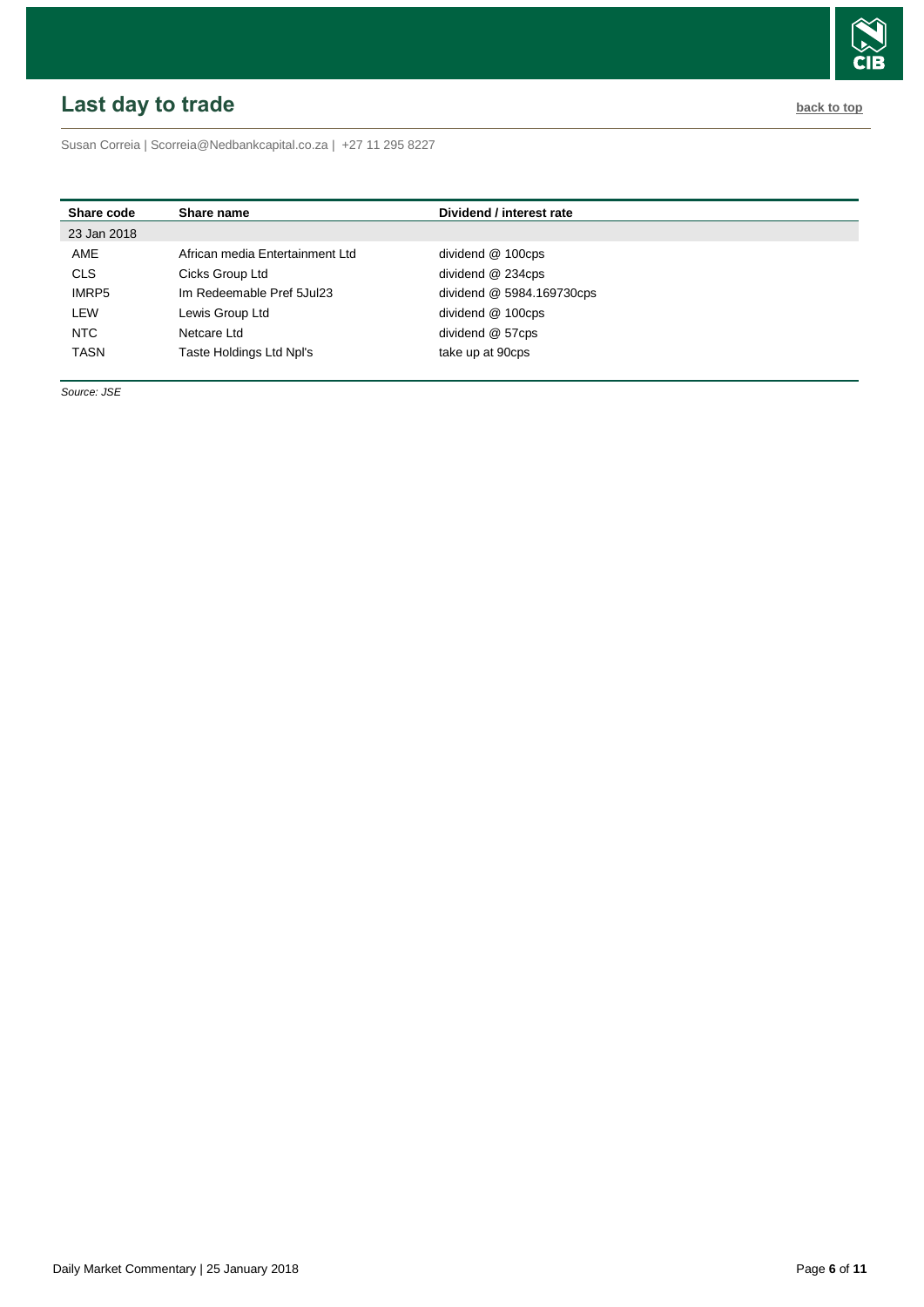# **JSE performance [back to top](#page-0-0) back to top**

Nedbank CIB Market Commentary | CIBMarketComm@Nedbank.co.za | +27 11 294 1753

| <b>Top40 constituents</b>               | <b>Last price</b> | $\%$ $\Delta$<br>$-1d$ | $\overline{\%}\Delta$<br>MTD | %Δ<br><b>YTD</b>  | <b>Month</b><br>trend |
|-----------------------------------------|-------------------|------------------------|------------------------------|-------------------|-----------------------|
| AGL: Anglo American Plc                 | 298.00            | 2.29                   | 16.58                        | 16.58             | ⇑                     |
| ANG: Anglogold Ashanti Ltd              | 139.03            | 6.11                   | 8.09                         | 8.09              | ⇑                     |
| APN: Aspen Pharmacare Holdings Lt       | 258.51            | 0.02 <sub>1</sub>      | $-6.84$                      | $-6.84$           | ⇩                     |
| <b>BGA: Barclays Africa Group Ltd</b>   | 185.49            | $-1.96$                | 1.92                         | 1.92 <sub>1</sub> | ⇮                     |
| BID: Bid Corp Ltd                       | 276.00            | $-0.84$                | $-8.30$                      | $-8.30$           | ⇩                     |
| BIL: Bhp Billiton Plc                   | 267.00            | 0.47                   | 6.57                         | 6.57              | ⇑                     |
| BTI: British American Tobacco Plc       | 851.80            | $-0.37$                | 2.69                         | 2.69              | ⇑                     |
| <b>BVT: Bidvest Group Ltd</b>           | 229.49            | 6.38                   | 5.23                         | 5.23              | ✿                     |
| CFR : Financiere Richemont-Dep Rec      | 113.03            | 0.07                   | 1.15                         | 1.15              | ⇮                     |
| CPI: Capitec Bank Holdings Ltd          | 1 034.00          | 1.12                   | $-5.83$                      | $-5.83$           | ⇩                     |
| DSY: Discovery Ltd                      | 180.95            | 1.09                   | $-2.72$                      | $-2.72$           | ⊕                     |
| FFA: Fortress Reit Ltd-A                | 17.65             | 0.57                   | $-4.90$                      | $-4.90$           | ⇩                     |
| FFB: Fortress Reit Ltd-B                | 34.70             | 0.14                   | $-17.77$                     | $-17.77$          | ⇩                     |
| <b>FSR: Firstrand Ltd</b>               | 70.47             | 1.94                   | 4.79                         | 4.79              | ⇮                     |
| GFI: Gold Fields Ltd                    | 52.44             | 3.66                   | $-3.07$                      | $-3.07$           | ⇩                     |
| <b>GRT: Grow thpoint Properties Ltd</b> | 28.10             | 0.32                   | 1.59                         | 1.59              | ✿                     |
| INL: Investec Ltd                       | 94.87             | 1.42                   | 5.74                         | 5.74              | ⇑                     |
| <b>INP: Investec Plc</b>                | 94.70             | 1.50                   | 5.50                         | 5.50              | ⇑                     |
| <b>ITU: Intu Properties Plc</b>         | 39.10             | 0.49                   | $-6.79$                      | $-6.79$           | ⇩                     |
| LHC: Life Healthcare Group Holdin       | 27.35             | 1.98                   | $-1.44$                      | $-1.44$           | ⇩                     |
| MEI: Mediclinic International Plc       | 105.70            | 0.15                   | $-0.64$                      | $-0.64$           | ⇩                     |
| MND: Mondi Ltd                          | 323.50            | $-0.40$                | 1.32 <sub>1</sub>            | 1.32              | ⇑                     |
| MNP: Mondi Plc                          | 324.82            | $-0.56$                | 1.72                         | 1.72              | ⇑                     |
| MRP: Mr Price Group Ltd                 | 277.23            | 2.68                   | 13.22                        | 13.22             | ✿                     |
| MTN: Mtn Group Ltd                      | 136.00            | $-2.27$                | $-0.44$                      | $-0.44$           | ⇩                     |
| NED: Nedbank Group Ltd                  | 273.49            | 1.11                   | 6.79                         | 6.79              | ⇑                     |
| NPN: Naspers Ltd-N Shs                  | 3700.00           | $-1.33$                | 7.22                         | 7.22              | ⇑                     |
| NRP: Nepi Rockcastle Plc                | 167.36            | $-1.78$                | $-21.64$                     | $-21.64$          | ⇩                     |
| OML: Old Mutual Plc                     | 40.72             | 1.60                   | 7.16                         | 7.16              | t                     |
| RDF: Redefine Properties Ltd            | 11.12             | 1.00                   | 3.93                         | 3.93              |                       |
| REM: Remgro Ltd                         | 241.89            | 1.38                   | 2.50                         | 2.50              | ⇑                     |
| <b>RES: Resilient Reit Ltd</b>          | 127.50            | 0.75                   | $-15.65$                     | $-15.65$          | ⇩                     |
| RMH: Rmb Holdings Ltd                   | 81.67             | 2.61                   | 3.16                         | 3.16              | t                     |
| RNI: Reinet Investments Sca             | 273.00            | 2.15                   | $-0.36$                      | $-0.36$           | ⇩                     |
| SAP: Sappi Limited                      | 87.10             | 1.06                   | $-2.68$                      | $-2.68$           | ⇩                     |
| SBK: Standard Bank Group Ltd            | 201.12            | $-0.93$                | 2.79                         | 2.79              | ⇑                     |
| SHP: Shoprite Holdings Ltd              | 248.00            | 0.70                   | 12.12                        | 12.12             | ⇑                     |
| SLM: Sanlam Ltd                         | 92.30             | 2.33                   | 6.09                         | 6.09              | ✿                     |
| SNH: Steinhoff International H Nv       | 7.52              | -4.08                  | 61.72                        | 61.72             | ⇑                     |
| SOL: Sasol Ltd                          | 439.40            | 0.43                   | 2.62                         | 2.62              | ⇑                     |
| TBS: Tiger Brands Ltd                   | 465.21            | 0.19                   | 1.13                         | 1.13              | €                     |
| VOD: Vodacom Group Ltd                  | 151.69            | 0.46                   | 4.13                         | 4.13              | ⇑                     |
| WHL: Woolw orths Holdings Ltd           | 65.67             | $-1.99$                | 0.55                         | 0.55              | ⇑                     |
| Source: Bloomberg & Nedbank CIB         | Time              |                        | 2018/01/25 07:21             |                   |                       |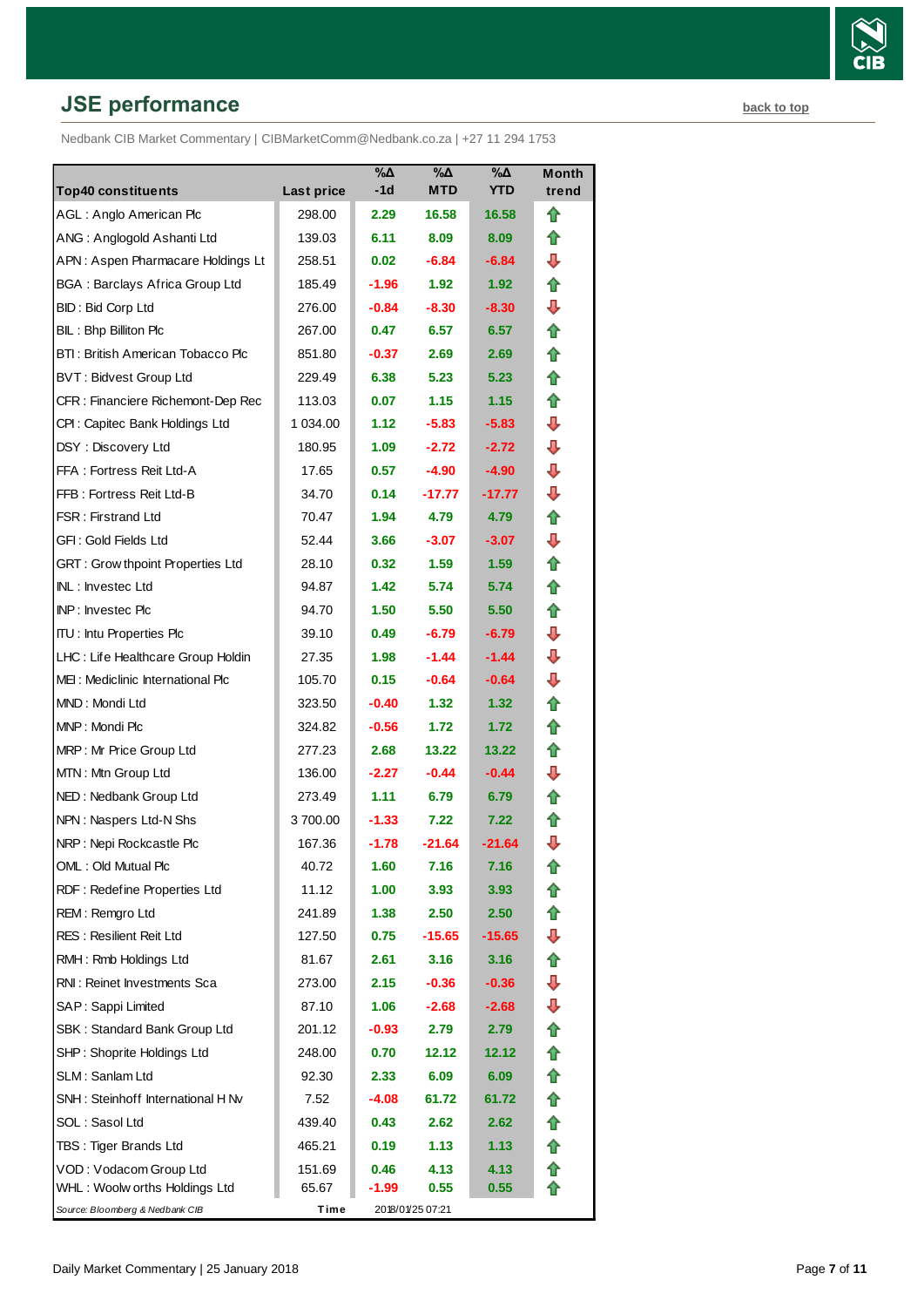

# <span id="page-7-0"></span>**Economics [back to top](#page-0-0)**

Nedbank CIB Market Commentary | CIBMarketComm@Nedbank.co.za | +27 11 294 1753

#### **SA**

- SA CPI rose marginally in December, to 4.7% y/y, from 4.6% previously, in line with consensus and our estimate. The biggest surprise came from core inflation, which fell to 4.2% y/y, from 4.4% previously, below consensus of 4.3%. The key drivers of lower core inflation were lower imported goods prices (imported goods prices are likely to continue to deflate until at least February 2018) and lower services inflation.
- In December, headline CPI was impacted by two forces higher transport inflation as petrol prices rose by 71 cents/litre in December and public transport was surveyed, and lower food and NAB inflation as more of the food basket moves into deflation. The inflationary effect from higher transport costs obviously trumped the disinflationary effect of lower food costs in December. However, in the next print, expect transport inflation to ease as a result of the decline in the petrol price in January.
- The balance of the CPI subcomponents had no real impact on the change in headline inflation in December, however miscellaneous, restaurant, utilities, health and recreation prices eased while alcoholic beverage prices rose.

**Synopsis**: **Our outlook on inflation is dovish as we expect further downside risks to the SARB's CPI profile over the medium term. The key uncertainties at this stage are the public sector wage negotiations and the trajectory of the rand. However, we need to see the rand move significantly weaker (>R1/\$) for us to become concerned about the impact on the inflation profile in 2018. We anticipate an inflation average of 4.6% in 2018 and 5% in 2019, with downside risks to our forecast over the medium term. Given our inflation expectations, we do believe the SARB will have room to cut the repo rate by a cumulative 50bps in 2H18, with the risk that these cuts materialise earlier than we expect. On the growth front, although we have seen some improvement in household consumption spending, this is not enough to meaningfully impact demand-pull inflation; hence we don't see this posing any risk to our inflation outlook. Indeed, if we were to obtain significant tax hike or fiscal consolidation in general at the Budget speech next month, this would further fuel our dovish outlook on inflation and interest rates.**



#### **CPI remains anchored, transport poses upside in near term**

#### Mid Price<br>
SCP8FNAY Index - on 12/31/17 (R1) 4.8<br>
SCP8BRCY Index - on 12/31/17 (R1) -5.0 SA Food and Maize price trend  $u21c$ 18 (L1) 1860 and Non-alcohol beverages  $V/v<sup>2</sup>$ **DE** CPI: bread SA White Maize (ZAR/MT) - LHS  $2011$   $2012$   $2013$   $2014$ 2015  $2016$  $\frac{2017}{1000}$ 2018  $2019$

**Food inflation likely to rise marginally over the medium term**

*Source: Bloomberg, Nedbank*

*Source: Stats SA, Nedbank*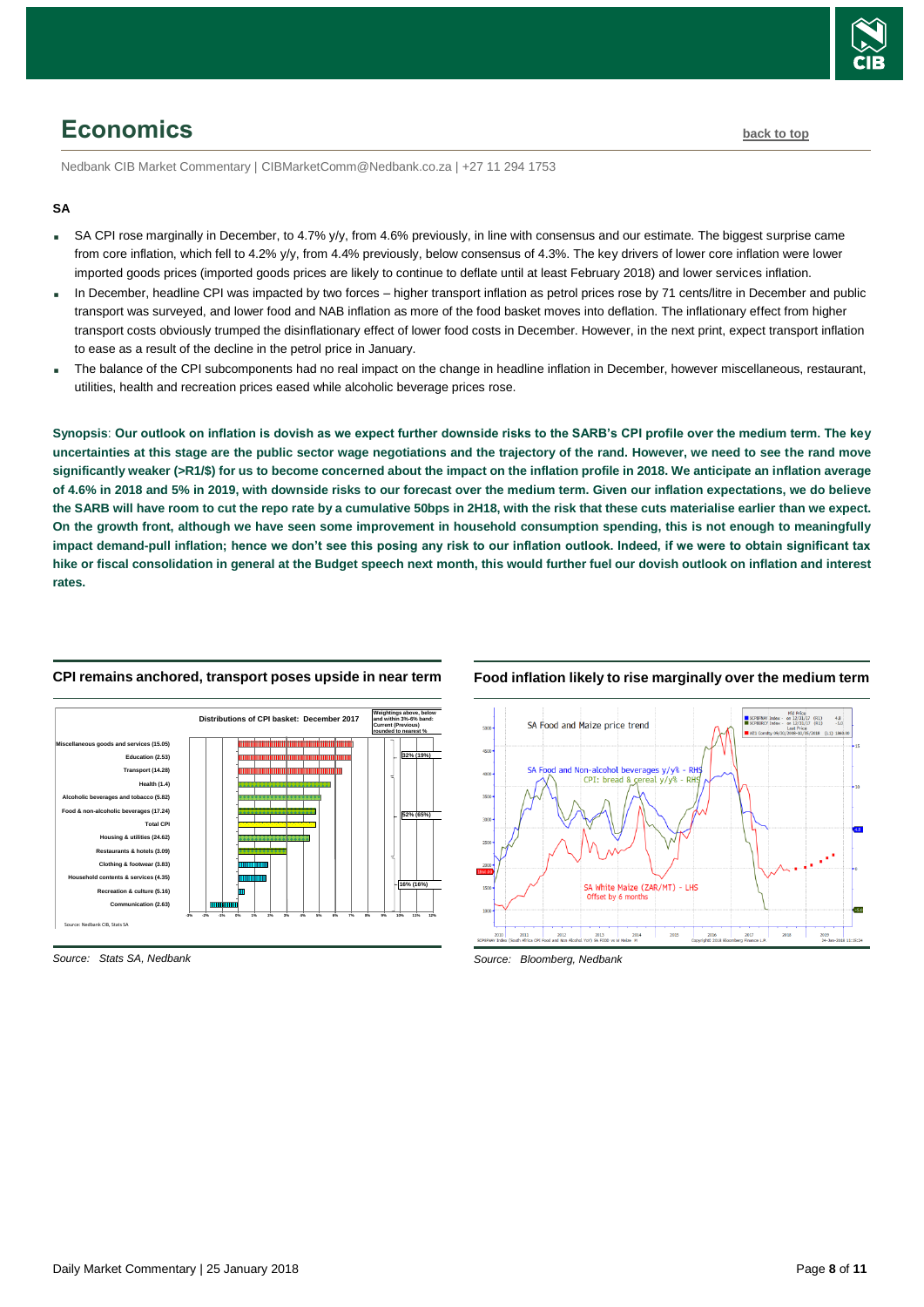

## <span id="page-8-0"></span>**Economic calendar [back to top](#page-0-0)**

Nedbank CIB Market Commentary | CIBMarketComm@Nedbank.co.za | +27 11 294 1753

|            | <b>Country Event</b> |                                      | Period           | Survey                   | Actual                   | Prior      | <b>Revised</b> |
|------------|----------------------|--------------------------------------|------------------|--------------------------|--------------------------|------------|----------------|
| 24-January |                      |                                      |                  |                          |                          |            |                |
| 01:50 AM   | JN                   | Exports YoY                          | <b>DEC</b>       | 10.00%                   | 9.30%                    | 16.20%     |                |
| 01:50 AM   | JN                   | Imports YoY                          | DEC              | 12.40%                   | 14.90%                   | 17.20%     |                |
| 01:50 AM   | JN                   | Trade Balance Adjusted               | <b>DEC</b>       | JPY 276.7b               | JPY 86.8b                | JPY 364.1b | JPY 289.6b     |
| 02:30 AM   | <b>JN</b>            | Nikkei Japan PMI Mfg                 | <b>JANP</b>      |                          | 54.4                     | 54.0       |                |
| 07:00 AM   | JN                   | Leading Index CI                     | NOV F            | 108.6                    | 108.3                    | 108.3      |                |
| 10:00 AM   | <b>SA</b>            | CPI YoY                              | <b>DEC</b>       | 4.70%                    | 4.70%                    | 4.60%      |                |
| 10:30 AM   | <b>GE</b>            | Markit Germany Services PMI          | <b>JANP</b>      | 55.5                     | 57.0                     | 55.8       |                |
| 10:30 AM   | GE                   | Markit/BME Germany Manufacturing PMI | JAN P            | 63.0                     | 61.2                     | 63.3       |                |
| 11:00 AM   | EC                   | Markit Eurozone Services PMI         | JAN P            | 56.4                     | 57.6                     | 56.6       |                |
| 11:00 AM   | EC                   | Markit Eurozone Manufacturing PMI    | <b>JANP</b>      | 60.3                     | 59.6                     | 60.6       |                |
| 11:30 AM   | UK                   | <b>ILO Unemployment Rate 3Mths</b>   | <b>NOV</b>       | 4.30%                    | 4.30%                    | 4.30%      |                |
| 02:00 PM   | US                   | <b>MBA Mortgage Applications</b>     | JUN 30           | $\overline{\phantom{a}}$ | 4.50%                    | 4.10%      |                |
| 04:45 PM   | US                   | Markit US Services PMI               | JAN P            | 54.3                     | 53.3                     | 53.7       |                |
| 04:45 PM   | US                   | Markit US Manufacturing PMI          | JAN P            | 55.0                     | 55.5                     | 55.1       |                |
| 05:00 PM   | US                   | <b>Existing Home Sales</b>           | <b>DEC</b>       | 5.70m                    | 5.57m                    | 5.81m      | 5.78m          |
| 05:00 PM   | US                   | Existing Home Sales MoM              | <b>DEC</b>       | $-1.89%$                 | $-3.60%$                 | 5.60%      | 5.10%          |
| 25-January |                      |                                      |                  |                          |                          |            |                |
| 11:00 AM   | GE                   | <b>IFO Business Climate</b>          | JAN              | 117.0                    |                          | 117.2      |                |
| 11:00 AM   | GE                   | <b>IFO Current Assessment</b>        | <b>JAN</b>       | 125.3                    |                          | 125.4      |                |
| 11:00 AM   | GE                   | <b>IFO Expectations</b>              | JAN              | 109.3                    |                          | 109.5      |                |
| 11:30 AM   | <b>SA</b>            | PPI YoY                              | <b>DEC</b>       | 5.20%                    | $\blacksquare$           | 5.10%      |                |
| 02:45 PM   | EC                   | <b>ECB Deposit Facility Rate</b>     | JAN 25           | $-0.40%$                 | $\overline{\phantom{a}}$ | $-0.40%$   |                |
| 02:45 PM   | EC                   | <b>ECB Main Refinancing Rate</b>     | JAN 25           | 0.00%                    |                          | 0.00%      |                |
| 02:45 PM   | EC                   | <b>ECB Marginal Lending Facility</b> | JAN 25           | 0.25%                    | $\overline{\phantom{a}}$ | 0.25%      |                |
| 05:00 PM   | US                   | Leading Index                        | <b>DEC</b>       | 0.50%                    | $\overline{\phantom{a}}$ | 0.40%      |                |
| 05:00 PM   | US                   | New Home Sales                       | DEC              | 675k                     |                          | 733k       |                |
| 05:00 PM   | <b>US</b>            | New Home Sales MoM                   | <b>DEC</b>       | $-7.91%$                 |                          | 17.50%     |                |
| 06:00 PM   | US                   | Kansas City Fed Manf. Activity       | JAN              | 14.0                     |                          | 14.0       |                |
| 26-January |                      |                                      |                  |                          |                          |            |                |
| 01:30 AM   | JN                   | Natl CPI YoY                         |                  | 1.10%                    |                          | 0.60%      |                |
| 03:30 AM   | CН                   | <b>Industrial Profits YoY</b>        | DEC              |                          |                          | 14.90%     |                |
| 11:00 AM   | EC                   | M3 Money Supply YoY                  | DEC              | 4.90%                    |                          | 4.90%      |                |
| 11:30 AM   | UK                   | GDP QoQ                              | 4Q A             | 0.40%                    |                          | 0.40%      |                |
| 11:30 AM   | UK                   | GDP YoY                              | 4Q A             | 1.40%                    |                          | 1.70%      |                |
| 03:30 PM   | US                   | Wholesale Inventories MoM            | DEC P            | 0.39%                    |                          | 0.80%      |                |
| 03:30 PM   | US                   | Advance Goods Trade Balance          | <b>DEC</b>       | <b>USD-68.9b</b>         |                          | 00:00      |                |
| 03:30 PM   | US                   | Cap Goods Orders Nondef Ex Air       | DEC <sub>P</sub> | 0.6%                     |                          | $-0.2%$    |                |
| 03:30 PM   | US                   | Durables Ex Transportation           | DEC P            | 0.60%                    |                          | $-0.10%$   |                |
| 03:30 PM   | US                   | Durable Goods Orders                 | DEC P            | 0.8%                     |                          | 1.3%       |                |
| 03:30 PM   | US                   | Core PCE QoQ                         | 4Q A             | 1.90%                    |                          | 1.30%      |                |
| 03:30 PM   | US                   | GDP Annualized QoQ                   | 4Q A             | 3.00%                    |                          | 3.20%      |                |
| 03:30 PM   | <b>US</b>            | Personal Consumption                 | 4Q A             | 3.70%                    |                          | 2.20%      |                |
|            |                      |                                      |                  |                          |                          |            |                |

**Source: Bloomberg 2018/01/25 07:21**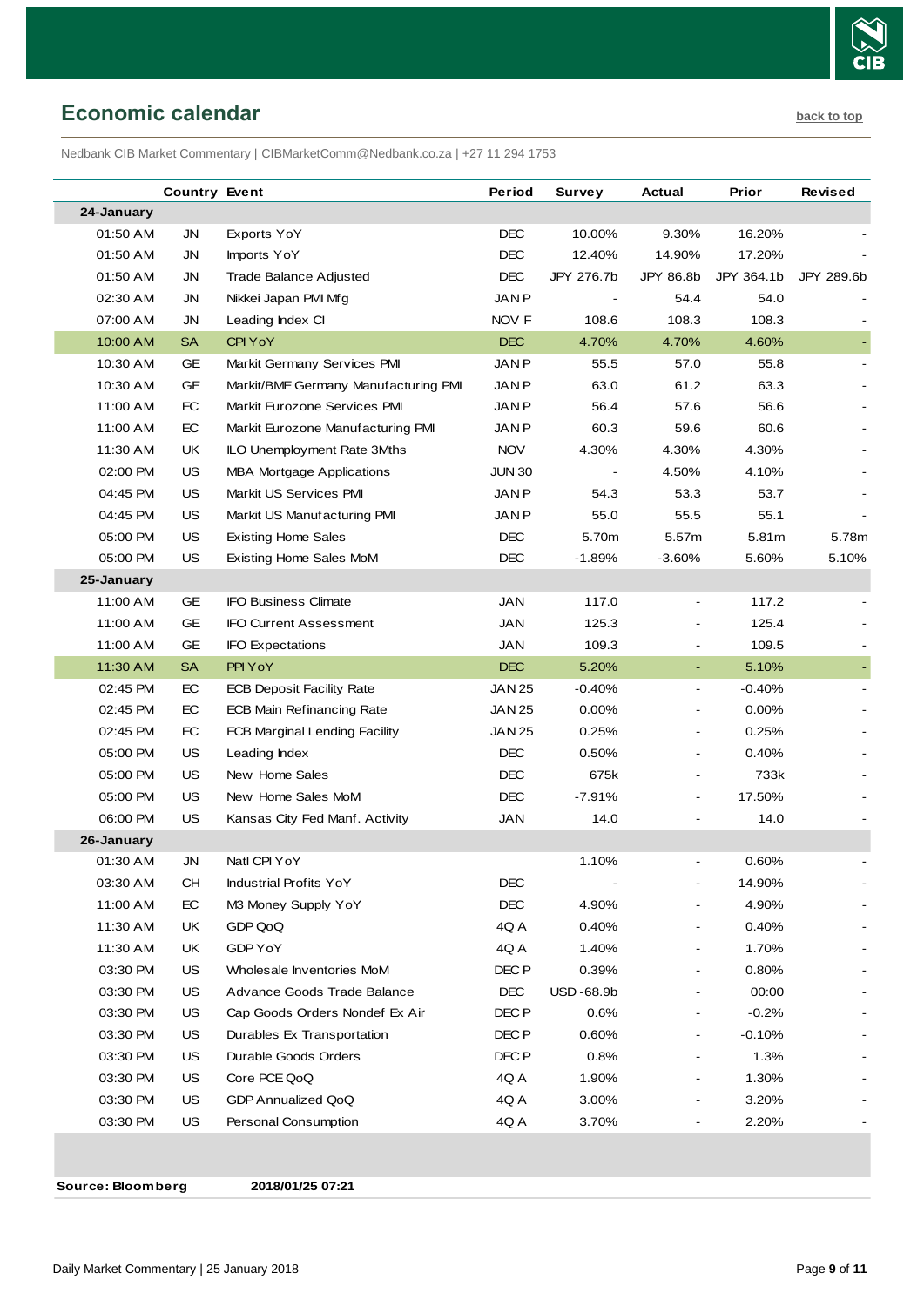

## <span id="page-9-0"></span>**Contacts**

**Treasury: Economic Analyst Reezwana Sumad** (011) 294 1753

**ALM Portfolio Management** (011) 535 4042

**Equities Sales and Distribution** (011) 535 4030/31

**Forex Institutional Sales Desk** (011) 535 4005

**Interest Rate Swaps & FRA's Trading** (011) 535 4004

**Money Market Institutional Sales Desk** (011) 535 4008

**Bond Trading** (011) 535 4021

**Forex Business Banking Sales Desk** (011) 535 4003

**Forex Retail Sales Desk** (011) 535 4020

**Money Market Business Banking Sales Desk** (011) 535 4006

**Non Soft & Soft Commodities Trading** (011) 535 4038

**Credit Derivatives**  (011) 535 4047

**Forex Corporate Sales Desk** JHB (011) 535 4002; DBN (031) 327 3000; CTN (021) 413 9300

**Inflation Trading** (011) 535 4026

**Money Market Corporate Sales Desk** JHB (011) 535 4007; DBN (031) 327 3000; CTN (021) 413 9300

**Preference shares desk** (011) 535 4072